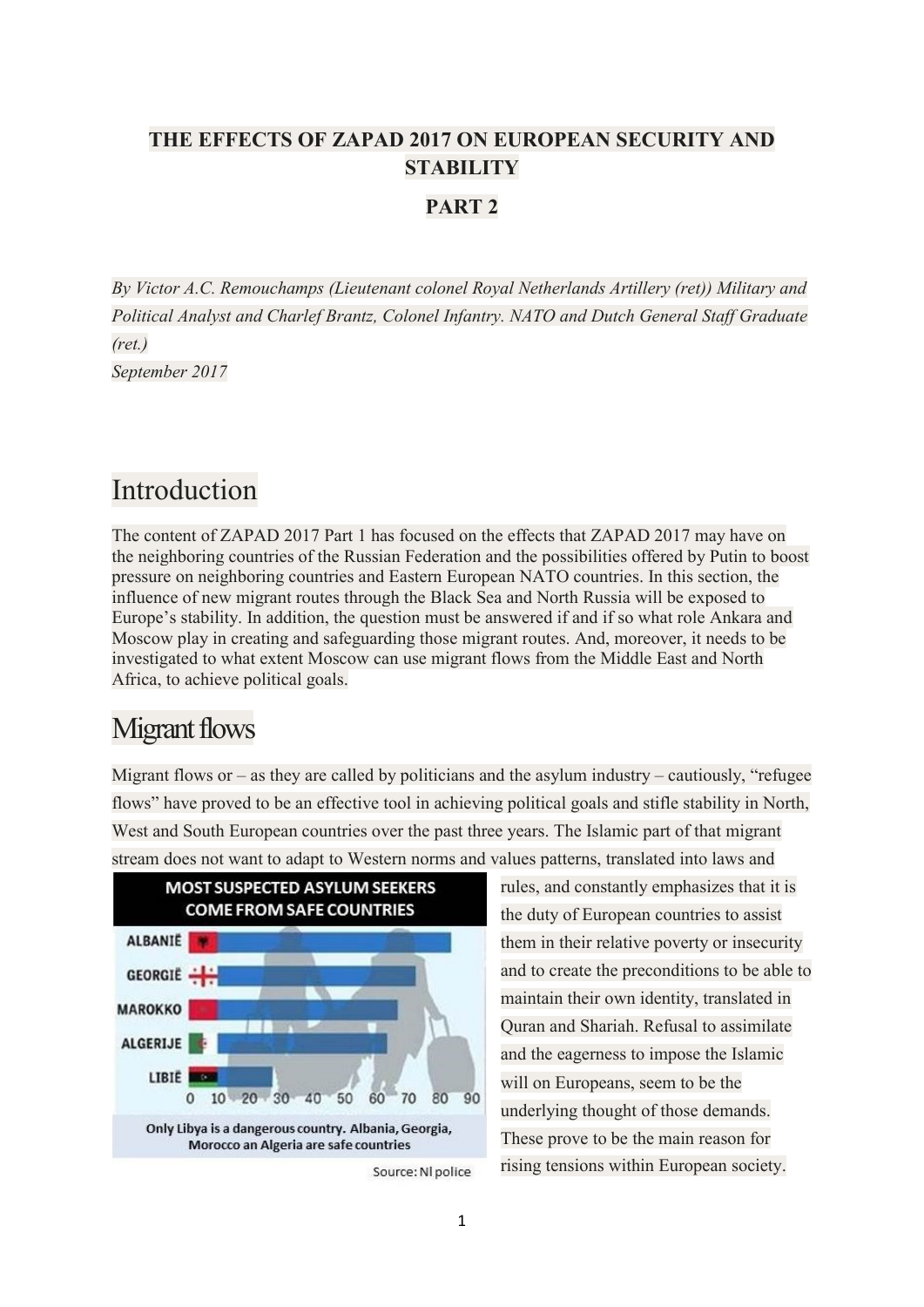The "open door" policy of the Federal Chancellor of Germany and the statements made by Brussels's Dutch twaddling Braggart recently about a European superstate by expanding the borderless Schengen area with Serbia and Montenegro, are no incentives for the deplorable segment of the African and Middle East societies to continue to seek their salvage in failing safe states in the mentioned regions. Support and often blackmail by traffickers, organ dealers, media, relief organisations and FRONTEX-led EU-based migrants, will not dry up migrant flows in the near future. The opposite will happen in practice. The unpredictable status of the majority of migrants will boost crime, as well as the activities of stakeholder organizations, and increase the pressure on government, security agencies, the treasury and the common taxpayer, in such a way that security is at stake and money flows into and out the state purse is of balance. The treasury runs out and the welfare state as we know it, threatens to hit its freshness date.

To date, de-stabilisation in one of the countries concerned has not yet come to fruition. Nevertheless, Sweden and, to a lesser extent, France and Germany are actually on the road to a situation in which the Islamic minority wants to determine the daily life of the European citizen. That minority is going to rule the life of the majority. Ankara has also proven that by means of migrant flows it can achieve political goals, such as the EU's commitment to provide Ankara at least  $\epsilon$  3 billion in exchange for minimising migrant flows from the Middle East. In addition, Ankara uses the growing volume of Muslims – especially of Turkish origin – to steer its influence in democratic institutions and processes and for example in the long-term policy of Germany and the Netherlands, in a direction favorable to Ankara.

## Countries of origin of the migrants

Poverty and political chaos threaten European countries, but that no Western politician seems to be bothered. Unlike government leaders in Eastern Europe. They really put an end to Islamic immigration and have their borders strengthened with fences and security. Partly because of the degrading behavior of the Brussels political elite, the European Union is in danger of imploding in the near future. In fact one can currently identify two schisms: an economic schism between



the richer Northern and Western Europe and the poorer Southern and Eastern Europe, as well as a migrant schism between North and West Europe and Eastern Europe.

In discussions about migrant flows, the political person uses the term refugee or asylum seeker, where any realistic nonpolitical person calls it what it is: migrant or venturer. Both sides of the political spectrum seem unable to divide that mass into different categories. Partly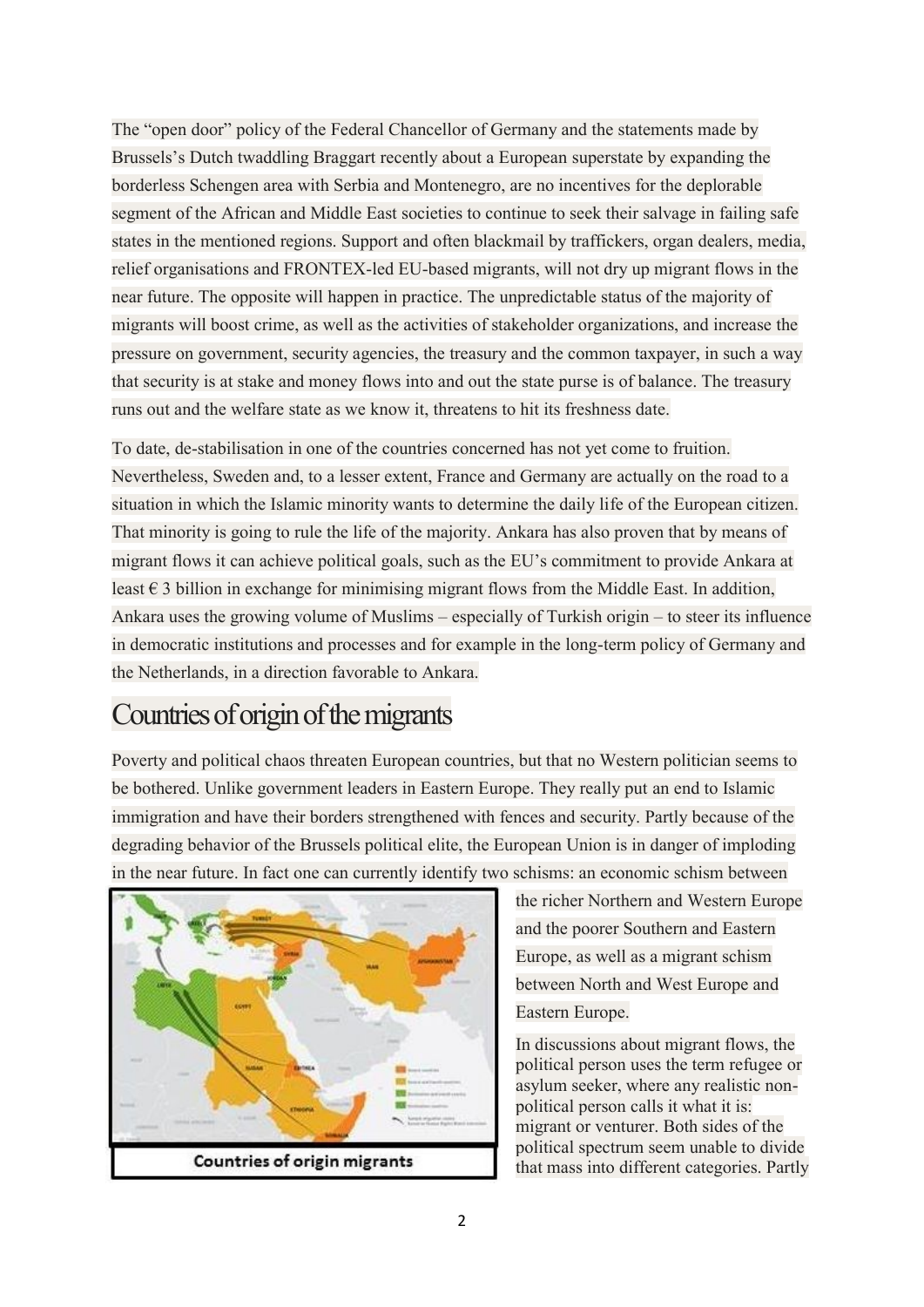because of this, Europe has been flooded by vigilant members of Islamic extremist networks such as IS, Al Qaeda and/or homegrown Jihad veterans. The rising rate of terrorism in European cities is a confirmation of this.

Migrant flows are the cause of a temporary disruption of European societies in terms of attacks, impoverishment, political oppositions, social dissatisfaction, undermining actions (illegal immigration, procedures, childbirth etc.), international distrust and social chaos. Therefore, screening migrant flows must have the highest priority to determine who can really be qualified as a "fugitive" (due to insecurity in the home country). Especially young people from North Africa, the Middle East and Central Asia alone must be investigated intensively to determine if he/she is a real refugee or just a venturer (with the objective of family reunification) or a dangerous Islamic extremist. In any case, a young Muslim without identity papers coming from a safe declared country without a chance on a bright future in any European Country should be taken out directly at the gate of the land of milk and honey.

## Alternative migrant flows from Turkey and Russia?

Recently, media reported with a lot of fanfare that human traffickers had tested the feasibility of a new route through the Black Sea to Bulgaria and Romania. Why using the term "fanfare"? Because the article reflects the impression that the involved human traffickers discovered that route yesterday. And that impression is false. The picture above highlights that the Black Sea



route as well as the Arctic route is already in use since 2015 and in a modest form even in 2014.

Therefore no question of a new route, but more or less an alternative route that recently has been used in a higher frequency and more intensively by human traffickers. Despite the risks of bad weather and upper swell that may sink the primitive boats. The picture underscores also the fact that migrants are bold or desperate enough to make the risky trip from the RF to Finland and Sweden. Given

the already identified growing tensions in Finland, this information may also be classified as an example of old news. Given the point of entry on RF territory, The Arctic route option raises the question how migrants have travelled the vast distance from there to the starting point of the Arctic route near St. Petersburg. Even more, how they were able to survive that long trip and what the actual composition of their group had been. Did anyone die during the trip, were persons left behind and if so where and what happened to them?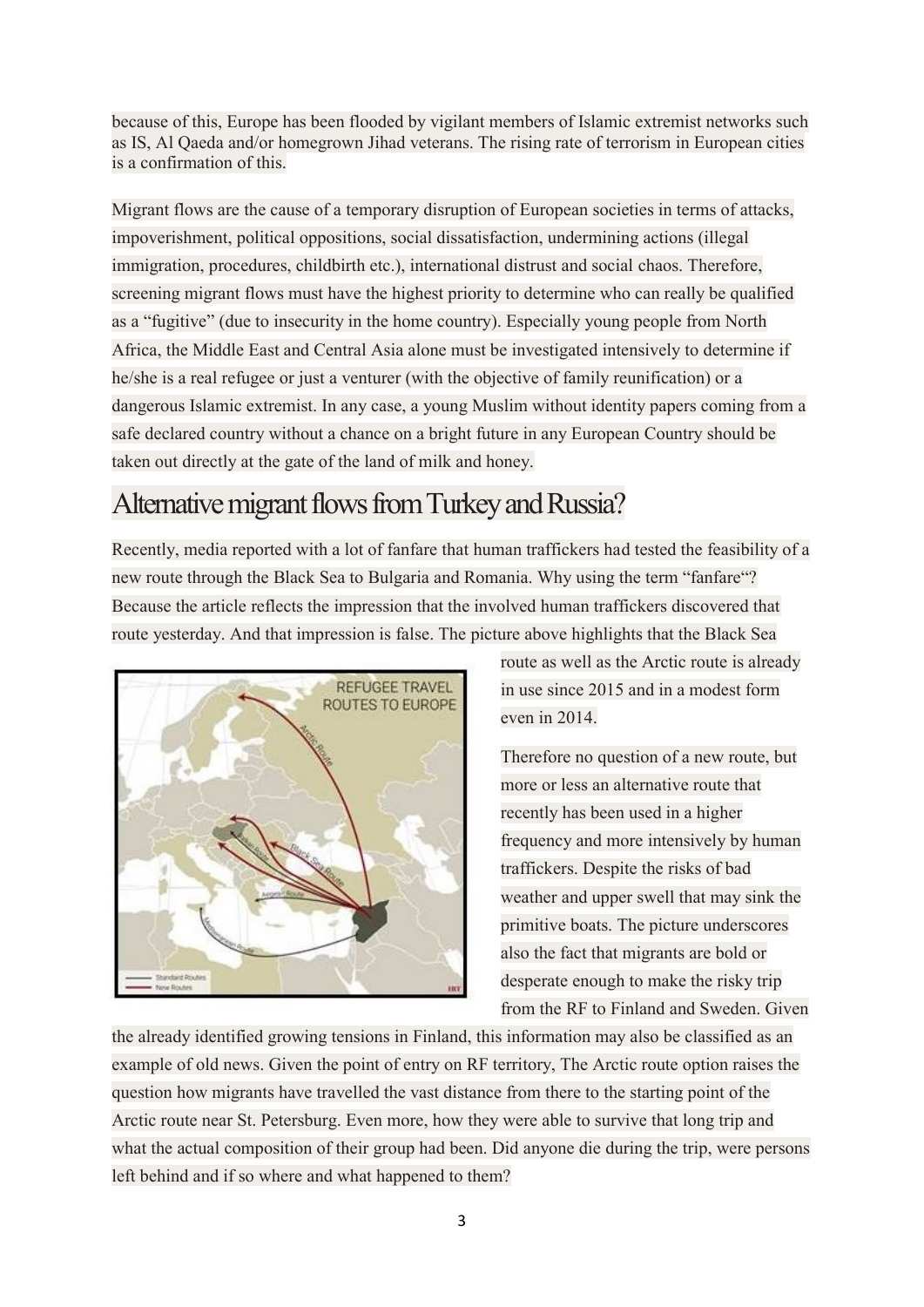# A highly organised and well functioning network

Given bad and sometimes even worse weather conditions, strong wind power, higher waves and catchy currents, the Black Sea route is more challenging more dangerous than the Mediterranean routes. According to the Romanian Coast Guard. That seems to be an over the top statement given the reports and pictures of drowning, dodging and drowned migrants on the shores of North Africa and the Aegean islands.

Can we already identify a shift from the Mediterranean to the Black Sea? Is that a correct observation given the small numbers of migrants who are forced to use that route? On the other hand, human traffickers may be coerced to seek alternative options given the measures taken by Italy. If they do not act now the money flow may halt very quickly. It is a fact that the agreement between Italy and Libyan warlords with corresponding rewards, affected the migrant flow Libya. It has decreased sharply. Noteworthy that politicians in Brussels claim that success, given the fact that none of them have really supported Italy and Frontex as a cheap and reliable ferry service regularly digs up or "takes over" North-African migrants from human traffickers ships. Success has many fathers, but only one mother.

Romania noticed that the majority of the 2800 migrants (an increase of almost 60% to 2016) come from Syria, Iran, Iraq and Pakistan. Sunnites and Shiites united by despair? The boats all depart from locations on the north coast of the European part of Turkey. It seems that the Turkish authorities compensated by high sums of money have the guile to keep this migrant flow going.

## From Kandalashka to Helsinki

Kandalaksha, a village in northern Russia, initially played a central role in the well-structured Arctic migrant route. Migrants originating from central Asia and the Middle East end up without any problem at the southern shore of the Black Sea and then apparently travel unhindered across the Black Sea or through the east coast of the Black Sea across Russia to Kandalaksha. Although it is still unclear how they are transported to Sint Petersburg, it will certainly not be done on foot, bicycle or motor. Given the vast stretch it will be done by car with or without the help of local authorities.



The first 5000 migrants using the Arctic route used in 2014 a bicycle to ride to the Finnish border; crossed the border uneventful and headed for Norway. However, the migrant flow stopped as soon as Moscow imposed more stringent controls: migrants on bicycle were stopped and send back, whereas the people in a car could cross the border. Forced by that sharp, highly selective control, the traffickers decided to shift the route to the south where two Finnish border controls had to be passed on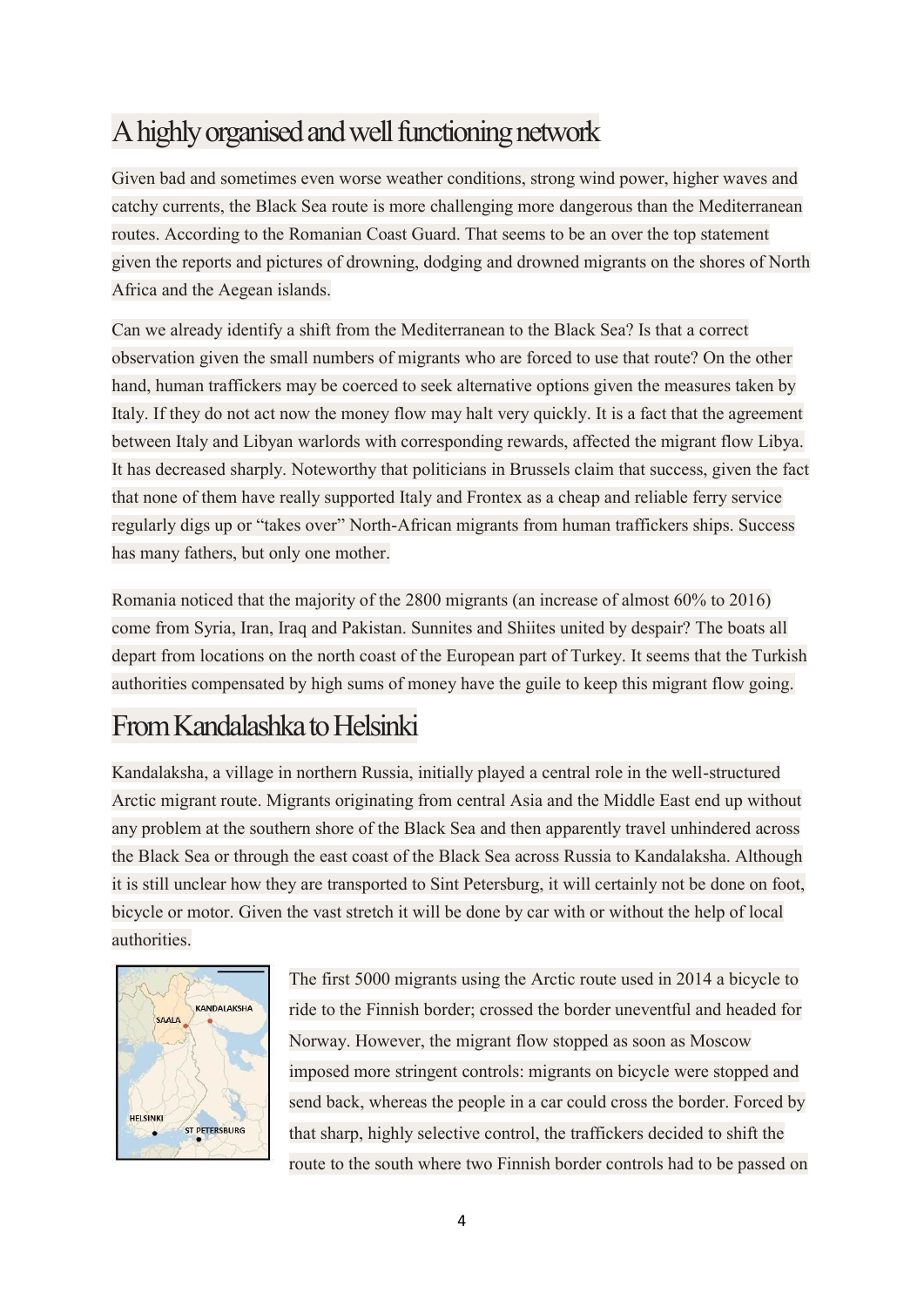the route from St Petersburg to Helsinki.

The shift affected economics in the north and south. In the north the explosively grown bicycle market slowed down and ultimately dried up; the market for cheap old cars in the south was booming. From a location west of St. Petersburg at the Gulf of Finland, migrants are transported daily with rusty, outdated cars from the Soviet period in groups of up to 30 for the small amount of \$ 1000 to the Finnish-Russian border. The number of persons per vehicle, the escort of the vehicles, smooth crossing of check points, all confirms that the whole operation is very well structured. That structure is filled with local 'entrepreneurs' who take care of the transport and advice; hotel owners, car dealers, carriers and local authorities that provide formal deportation orders. Compared to the Mediterranean routes to the Aegean islands (especially Lesbos), Lampedusa, Malta and Gibraltar respectively), the southern Spanish tourist resorts, (Cadiz, Marbella, Fuengirola, Chiclana de la Frontera) is the migrant number still negligible.

Despite the small volume on the alternative migrant routes, experts such as Breedlove think Russia may exploit migrant flows to the European Union in the near future to destabilise EU member states or to warn European societies that certain national political decisions that are not favourable to Moscow, may have a counter-effect with respect to Finland and the softening of economic sanctions. Given the fact that border regions are crowded with Russian military installations, the exploitation of the Arctic route depends on the FSB that opens and closes roads in those regions and Russian authorities in Moscow issuing the necessary deportation orders. If and how they participate in the human trafficking organisations will have to prove.

It is unclear in which direction things will develop, but Moscow claims that Russian territory contains more than 11 million migrants. That volume can be exploited as a means of pressure against neighbouring states as the Baltic states, Finland if these states are willing to take decisions hindering Russians interests such as the wish to become a member of NATO.

## Migration as a hybrid instrument

The text of this article underscores clearly that both Turkey and the Russian Federation are using corruption, trafficking in human beings and presumably organ donation to cover the cost of Black Sea and Arctic migrant routes. It cannot be excluded that these two alternatives will be used to rapidly move migrants to the eastern borders of the EU and NATO. It confirms the rumours that authorities at the lover government levels contemplate the transit of migrants as a very lucrative business and they will not give up that big money source without a fight.